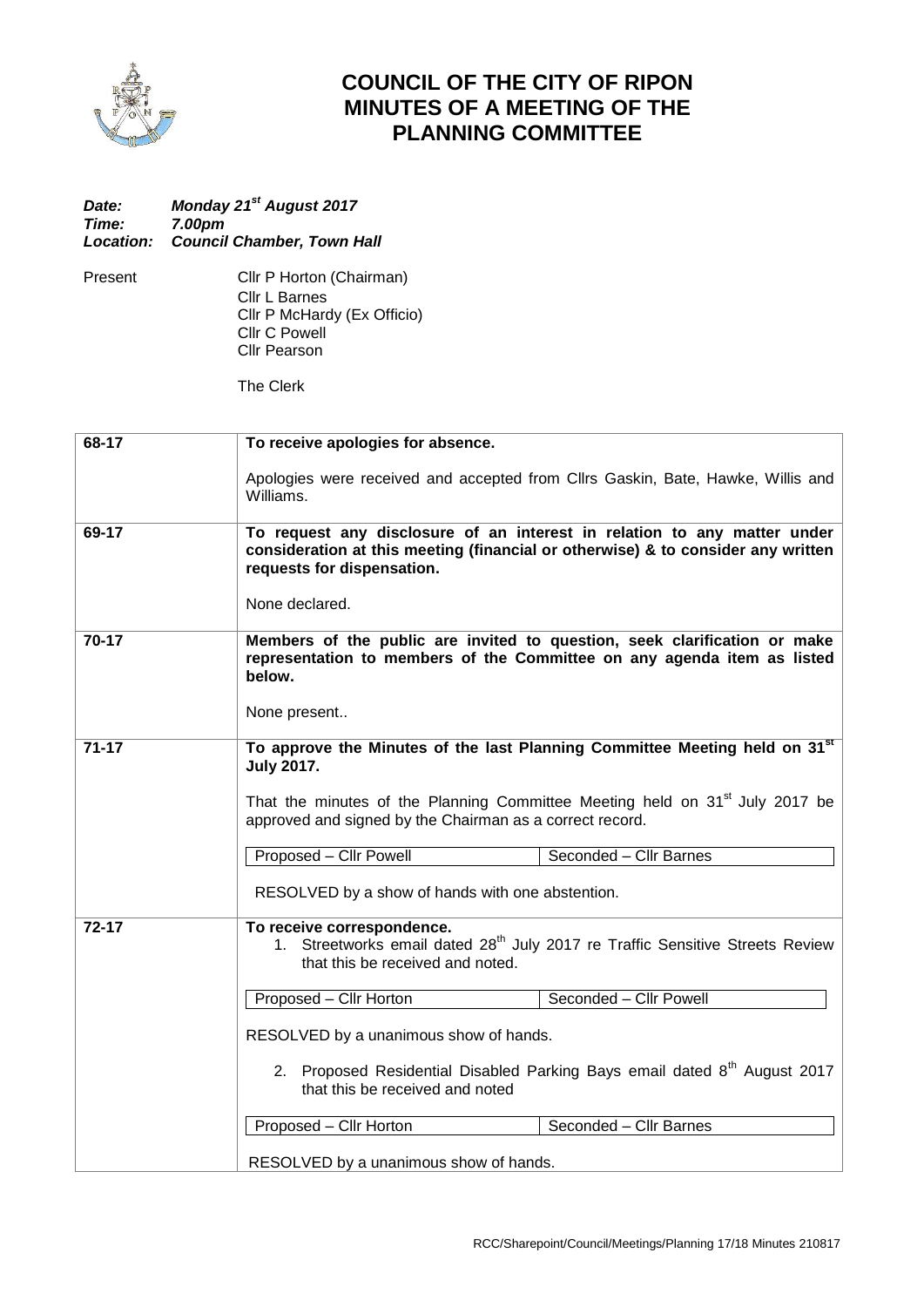| 73-17 | Planning Updates (Ref. Appendix 1).<br>To record any updates, notifications or decision on applications, appeals<br>a)<br>and enforcement investigations received from Harrogate Borough Council<br>since the last Planning Committee meeting. |                        |
|-------|------------------------------------------------------------------------------------------------------------------------------------------------------------------------------------------------------------------------------------------------|------------------------|
|       | That this be received and noted.                                                                                                                                                                                                               |                        |
|       | Proposed - Cllr Horton                                                                                                                                                                                                                         | Seconded – Cllr Powell |
|       | RESOLVED by a unanimous show of hands                                                                                                                                                                                                          |                        |

## **74-17 Consultations on Planning Applications**

Planning applications as listed below to be considered and responses agreed to the consultations being carried out by the Planning Authority:

*Details of all planning applications listed below can be viewed online prior to the meeting at:* http://www.harrogate.gov.uk/plan/Pages/New%20Plan/Find-an-application.aspx

| 17/03075/FUL                                        | 45A Skellbank Ripon HG4 2PT.                                                                                                                                                            |                         |  |
|-----------------------------------------------------|-----------------------------------------------------------------------------------------------------------------------------------------------------------------------------------------|-------------------------|--|
|                                                     | Replacement of timber windows with UPVC units.                                                                                                                                          |                         |  |
|                                                     | That the Council do not object to this application.                                                                                                                                     |                         |  |
|                                                     | Proposed - Cllr Barnes                                                                                                                                                                  | Seconded - Cllr Pearson |  |
|                                                     | RESOLVED by a unanimous show of hands.                                                                                                                                                  |                         |  |
| 17/02957/FUL                                        | Lark Hill Nurseries, Studley Road to Galphay Lane Ripon HG4 2QR.                                                                                                                        |                         |  |
|                                                     | Erection of cafeteria and shop with associated outside seating space, children's<br>play area and fencing and formation of refuse store and associated landscaping<br>(Revised scheme). |                         |  |
|                                                     | That the Council do not object to this application.                                                                                                                                     |                         |  |
|                                                     | Proposed - Cllr Powelll                                                                                                                                                                 | Seconded - Cllr Barnes  |  |
|                                                     | RESOLVED by a unanimous show of hands.                                                                                                                                                  |                         |  |
| 17/03011/DVCON                                      | Clotherholme Court Clotherholme Road Ripon North Yorkshire                                                                                                                              |                         |  |
|                                                     | Variation of condition 2 of permission 14/03945/FUL to allow plots 1 & 3 to match<br>plot 2.                                                                                            |                         |  |
|                                                     | That the Council do not object to this application.                                                                                                                                     |                         |  |
|                                                     | Proposed - Cllr Horton                                                                                                                                                                  | Seconded - Cllr Barnes  |  |
|                                                     | RESOLVED by a unanimous show of hands.                                                                                                                                                  |                         |  |
| 17/03185/TPO<br>37 Aismunderby Close Ripon HG4 1NT. |                                                                                                                                                                                         |                         |  |
|                                                     | Lateral reduction (by 4m) of G1 Beech trees within Tree Preservation Order<br>12/1994.                                                                                                  |                         |  |
|                                                     | That the Council do not object to this application subject to arboriculturist advice.                                                                                                   |                         |  |
|                                                     | Proposed - Cllr Horton                                                                                                                                                                  | Seconded - Cllr Powell  |  |
|                                                     | RESOLVED by a unanimous show of hands.                                                                                                                                                  |                         |  |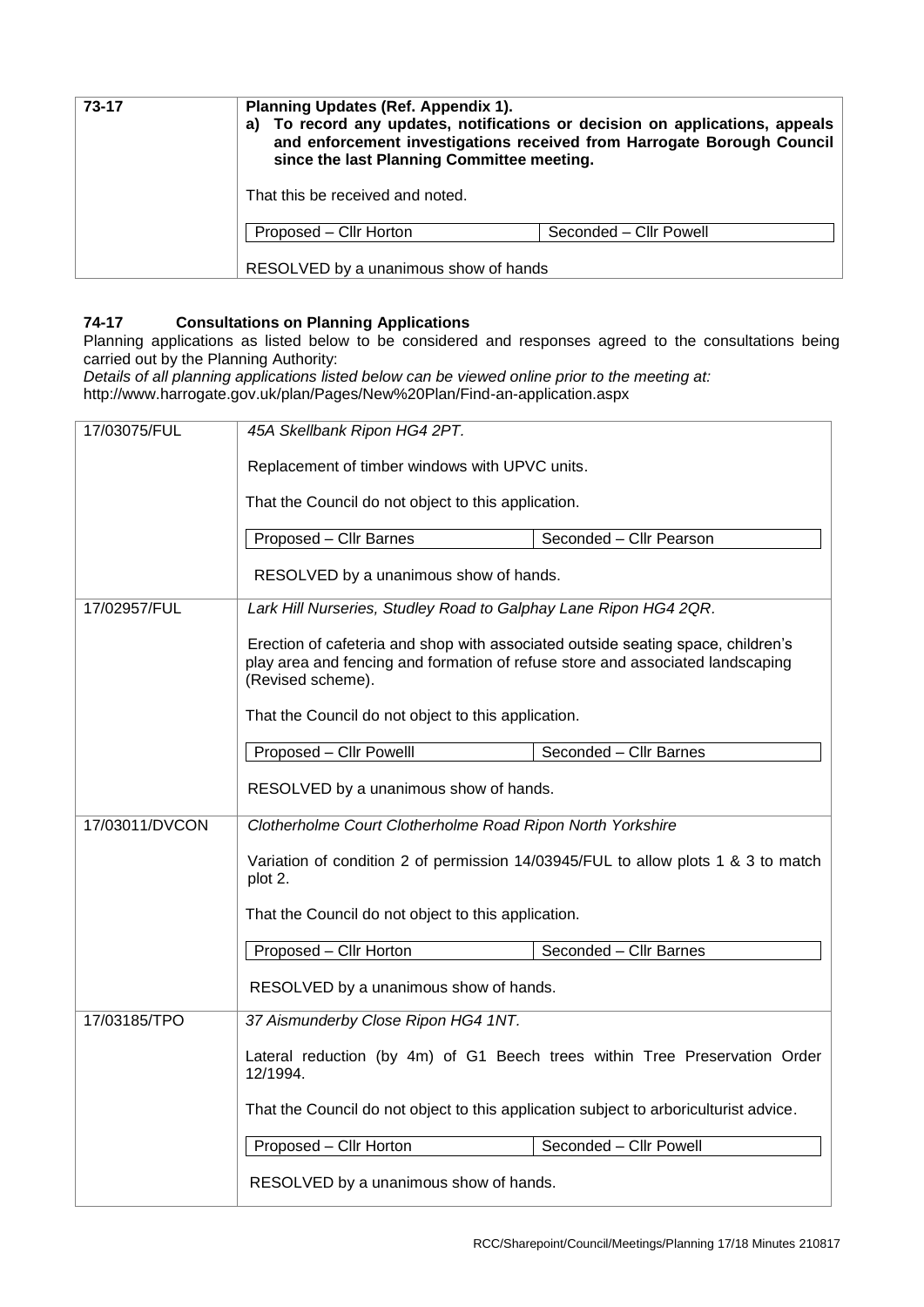| 17/01453/COU                                    |                                                                                                                                       |                                                                            |  |
|-------------------------------------------------|---------------------------------------------------------------------------------------------------------------------------------------|----------------------------------------------------------------------------|--|
|                                                 | Change of use from shop (Use Class A1) to restaurant/café (Use Class A3).                                                             |                                                                            |  |
|                                                 | That the Council do not object to this application.                                                                                   |                                                                            |  |
|                                                 | Proposed - Cllr Pearson                                                                                                               | Seconded - Cllr Powell                                                     |  |
|                                                 | RESOLVED by a unanimous show of hands.                                                                                                |                                                                            |  |
| 17/02860/FUL                                    | 103 Kirkby Road Ripon North Yorkshire HG4 2HH.                                                                                        |                                                                            |  |
|                                                 | Erection of single storey extension, pitched roof to front projection, installation of<br>rooflights and alterations to fenestration. |                                                                            |  |
|                                                 | That the Council do not object to this application.                                                                                   |                                                                            |  |
|                                                 | Proposed - Cllr Horton                                                                                                                | Seconded - Cllr Powell                                                     |  |
|                                                 | RESOLVED by a unanimous show of hands.                                                                                                |                                                                            |  |
| 17/03004/FUL                                    | 9 Deep Ghyll Croft Ripon HG4 1RN.                                                                                                     |                                                                            |  |
|                                                 | Retrospective application for hard standing patio to front of dwelling.                                                               |                                                                            |  |
|                                                 | That the Council do not object to this application, subject to adequate drainage<br>provision.                                        |                                                                            |  |
|                                                 | Proposed - Cllr Barnes                                                                                                                | Seconded - Cllr Powell                                                     |  |
|                                                 | RESOLVED by a unanimous show of hands.                                                                                                |                                                                            |  |
| 17/03121/FUL<br>1 Bishopton Lane Ripon HG4 2QN. |                                                                                                                                       |                                                                            |  |
|                                                 | Replacement of prefabricated garage with new larger garage.                                                                           |                                                                            |  |
|                                                 | That the Council do not object to this application.                                                                                   |                                                                            |  |
|                                                 | Proposed - Cllr Horton                                                                                                                | Seconded - Cllr Powell                                                     |  |
|                                                 | RESOLVED by a unanimous show of hands.                                                                                                |                                                                            |  |
| 17/03272/FUL                                    | 14 Hell Wath Grove Ripon HG4 2JT.                                                                                                     |                                                                            |  |
|                                                 | Erection of single storey extension.                                                                                                  |                                                                            |  |
|                                                 | That the Council do not object to this application.                                                                                   |                                                                            |  |
|                                                 | Proposed - Cllr Horton                                                                                                                | Seconded - Cllr Pearson                                                    |  |
|                                                 | RESOLVED by a unanimous show of hands.                                                                                                |                                                                            |  |
| 17/03191/FUL                                    | 27 Bellman Walk Ripon HG4 2TY.                                                                                                        |                                                                            |  |
|                                                 | Erection of wood store for storing logs, including a section for the safe storage of<br>bicycles and council bins.                    |                                                                            |  |
|                                                 | That the Council do not object to this application.                                                                                   |                                                                            |  |
|                                                 | Proposed - Cllr Horton                                                                                                                | Seconded - Cllr Powell                                                     |  |
|                                                 | RESOLVED by a unanimous show of hands.                                                                                                |                                                                            |  |
| 17/03074/COU                                    | 28 Kirkgate Ripon HG4 1PB.                                                                                                            |                                                                            |  |
|                                                 |                                                                                                                                       | Change of use from Barbers/Salon (A1/Sui Generis) to Barbers/Complimentary |  |